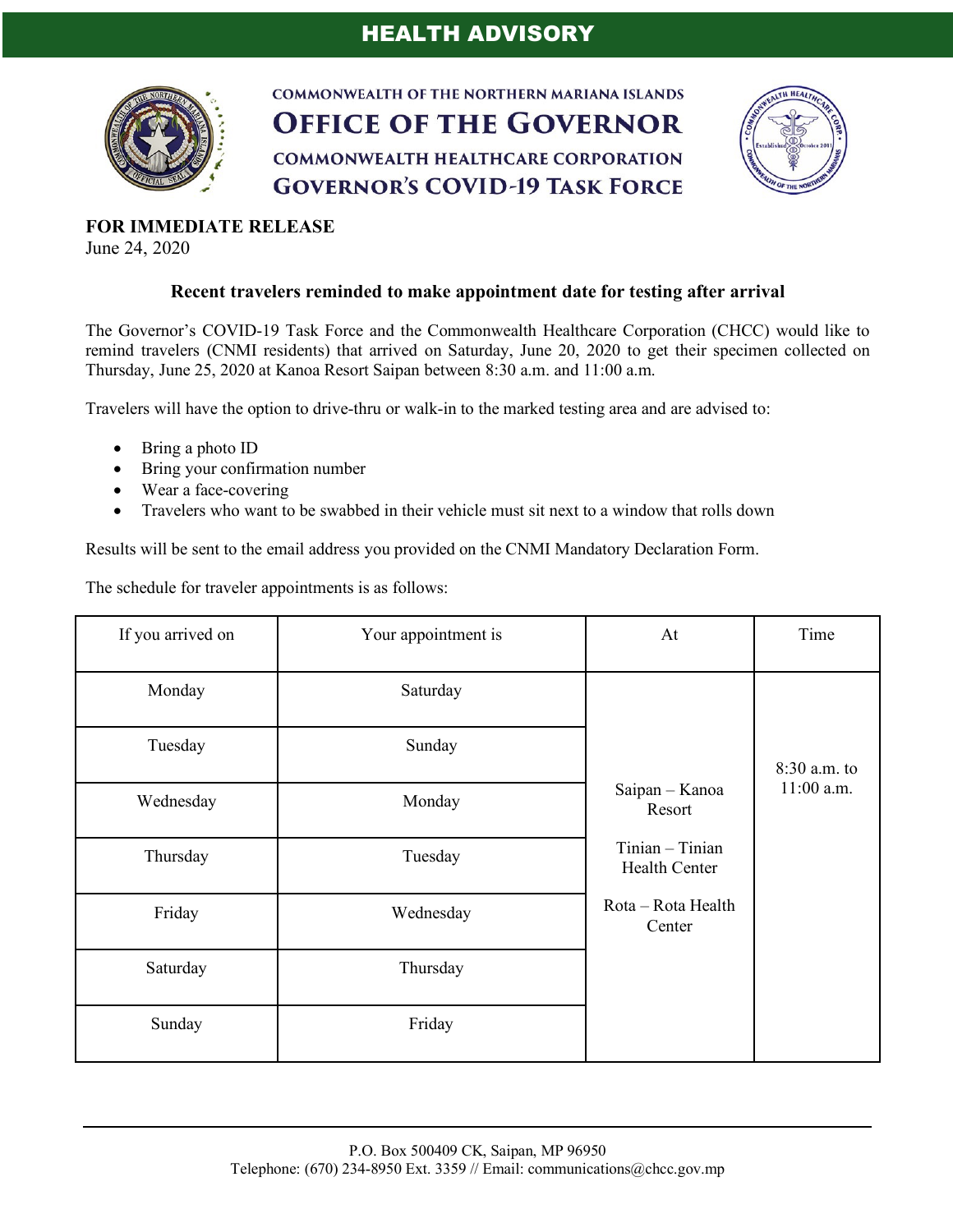Travelers who do not show up for their appointment will be contacted by the Department of Public Safety (DPS) and may be brought to the designated isolation facility for testing and isolation. The following fees may be assessed:

- \$500 penalty
- up to \$300 for laboratory testing
- \$400 nightly fee at designated isolation facility

## **STAY AT HOME, STOP THE SPREAD**

The Governor's COVID-19 Task Force and CHCC continue to encourage residents within the Marianas to practice social distancing, which means avoiding close contact with people in order to avoid catching the virus yourself and to avoid passing it on to others.

- Stay home as much as possible. Avoid unnecessary travel or public places.
- Avoid social gatherings in groups of more than 25.
- Choose drive-thru, take-out, or delivery options, or outdoor seating, if available, when dining in.
- Send only one healthy adult from the household run necessary errands, such as getting groceries or
- picking up medications. Leave children, elderly, and other vulnerable people at home as much as
- possible. When returning home from an errand, wash your hands before doing anything else.
- Older adults and people with chronic medical conditions are at higher risk of getting very sick
- from this illness. People at high risk should stay at home as much as possible.
- Create a household plan of action https://www.cdc.gov/coronavirus/2019ncov/prepare/checklisthousehold-ready.html
- Ensure a 30-day supply of all medicines.

Continue good hand hygiene:

● Wash your hands for at least 20 seconds with soap and water, avoid touching your face, cover coughs and sneezes with a tissue or your sleeve.

● Use an alcohol-based hand sanitizer if soap and water are not readily available.

Know the signs and symptoms of COVID-19 and what to do if you become symptomatic:

- Stay home when you are sick and if you recently traveled to a place with COVID-19. Self-quarantine means:
	- o Choosing a room in your house that can be used to separate sick household members from others.
	- o Washing your hands often with soap and water for at least 20 seconds. If soap and water are not available, use an alcohol-based hand sanitizer.
	- o Avoiding touching your eyes, nose, and mouth with unwashed hands.
	- o Limiting visitors

The CHCC appreciates the patience and understanding of the community at this time. For medical information about COVID-19, please reach out to the COVID-19 Infoline at the following numbers: 285-1672/1352. These numbers are available Monday to Friday 7:30 a.m. - 4:30 p.m.

For mental health support and helpful tips during a crisis please call the Mental Health Support Line at 285-1856, 323-6560, 323-6561 These numbers are available Monday to Friday 7:30 a.m. - 4:30 p.m. For the 24/7 Disaster Distress Helpline, please call SAMSHA at 1-800-985-5990.

For more information about DIY face coverings, please visit https://www.cdc.gov/coronavirus/2019-ncov/preventgetting-sick/cloth-face-cover.html